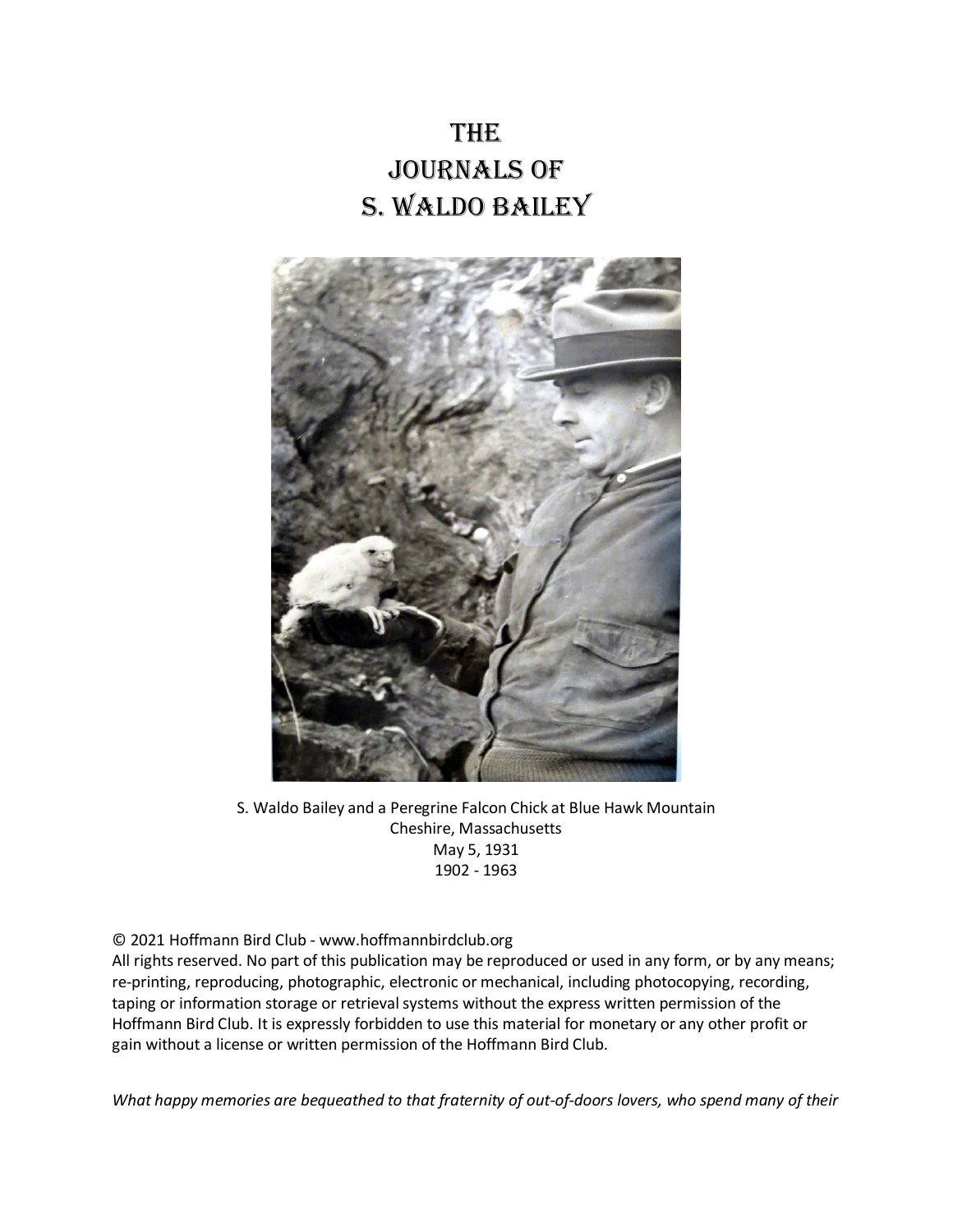*leisure hours in faring afield; those who tramp the uplands with open mind; or those who loiter along the waterways with observant eyes. To all these brotherhood of the open spaces come peculiar compensations. Not the least of these rewards for apparently aimless roving are the cherished pictures which the treasury of the mind stores, slowly acquiring new wealth as the seasons come and go. During his moments of relaxation from the routine activities of everyday life, a member of this fraternity of the open may freely draw upon this storehouse of experience without endangering or depleting the rich accumulation.* — From the journals of S. Waldo Bailey (c. 1923)

## **The Journals of S. Waldo Bailey, 1902–1963**

#### **PREFACE**

One of the more interesting opportunities afforded the Hoffmann Bird Club members has been a recent acquisition of the entire series of journals of S. Waldo Bailey. Born in 1885 in West Newbury, Massachusetts, Bailey worked throughout the state in many capacities, including as a supervisor for the Civilian Conservation Corps in Berkshire County, Massachusetts, Warden at the Lenox Bird and Wildflower Sanctuary (now Mass Audubon's Pleasant Valley), and, his favorite, Warden at the remarkable Bartholomew's Cobble (now owned by The Trustees of Reservations). Spanning sixty full years, his writings chronicle the travels of an incredible naturalist from his early days in Essex County to his prolonged time in the Berkshires. Born just twenty-three years after the death of a more famous writer, Henry David Thoreau, Bailey produced his own detailed observations of his own travels.

Typed and dated on lined paper, and supplemented with hand-printed photographs, the seventeen complete three-ring binders tell a story of a person fascinated by the natural and human history of the northeastern United States and also of the ebb of seasons that rivets anyone attuned to the natural world. Bailey's detailed records of flowering times and migration dates are invaluable to those currently dealing with changing landscapes due to habitat loss, biodiversity changes, and, of course, climate change. Herein is data that records a time before DDT, and during reforestation and changes in species composition. Pick any year and follow along in your own backyard or nearby protected landscape. Bailey died on a field trip just over the Berkshire line into New York in April 1963. His last dated entry was February 27 of that year, though following this are unfinished summaries of his annual bird checklists and short descriptions of his numerous color slide presentations about birds, wildlife, orchids, ferns, trees, the Berkshires and, of course, conservation.

This remarkable document would have been lost had it not been for club member Matt Kelly who had become a confident of Waldo Bailey's only surviving child, Priscilla. Living in the same house in which she was born, Priscilla Bailey too was a lover of nature, especially of birds. Priscilla was a long-time member of the Hoffmann Bird Club, and her father was a charter member and a past president. At the time of her death in 2015 Matt and other close friends helped to organize her nature library and the extensive collection of materials she inherited from her father. Distant relatives were the legal arbiters of the books, insect collections, Native American artifacts, photographs, and, of course, the journals. Not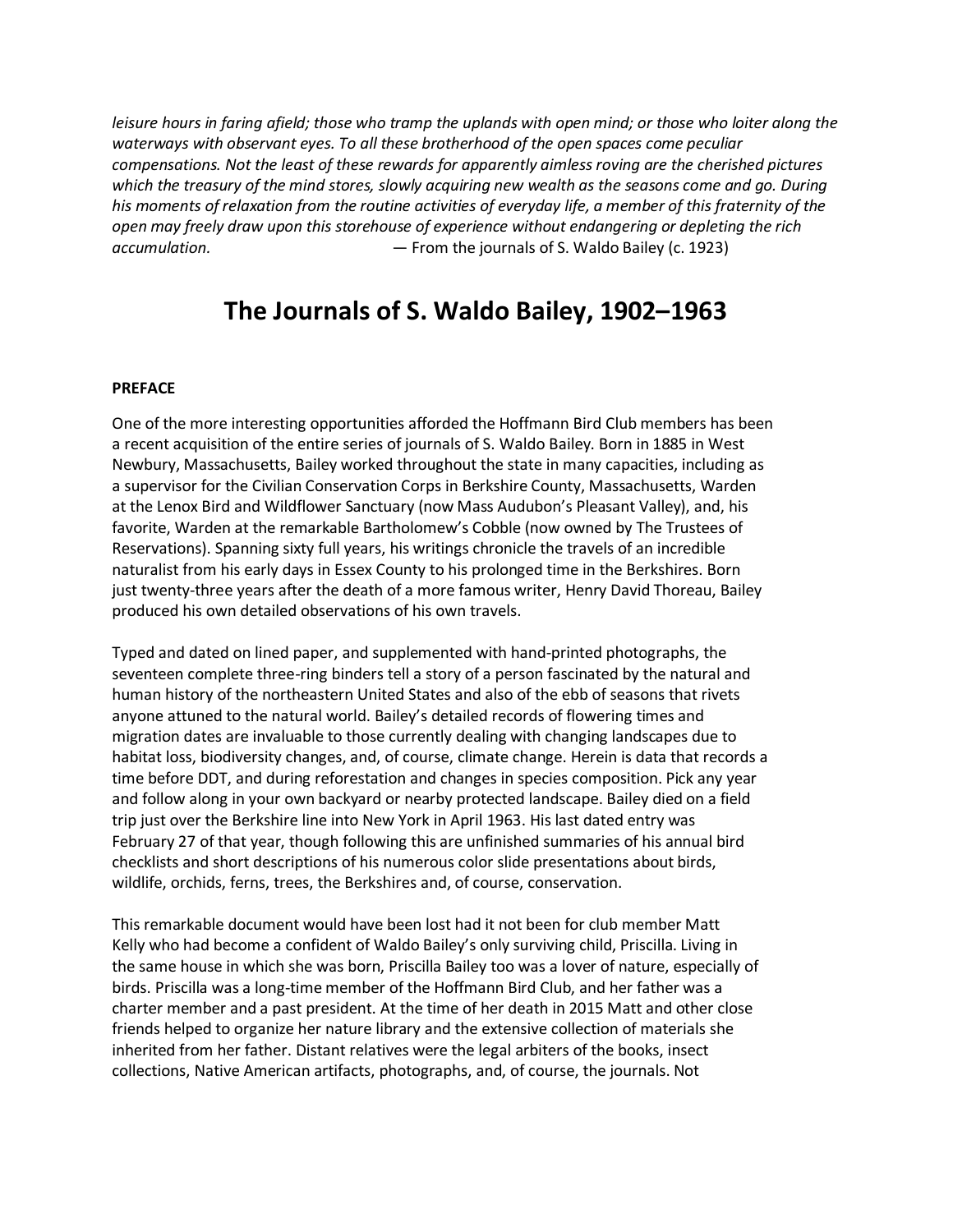particularly interested or equipped to deal with the hundreds of items, they gave some away and kept a few others. The rest they discarded, including the journals, into a dumpster — and that's when Matt Kelly dove in — literally! Only the years 1919 to 1924 of the journals were never found. After some lengthy negotiations, the family agreed to turn over the writings with the express request that no financial interests would result from the donation. To that extent, Matt was able to get a legal agreement with the family that the Hoffmann Bird Club would be the owner of the journals.

Matt's immediate thought was to share the incredible information that Bailey had amassed, and he showed some of the pages with members of the Executive Committee of the bird club. All agreed the information should be made available to all. Eventually, he delivered the binders to me to join a growing library of unique natural history and environmental tomes donated by other Berkshire naturalists and their families. We discussed the need to copy the pages — numbering 4,051— and to try to get them onto a server in order to share them with birders, other naturalists, and ecologists interested in original data from New England. In late fall 2018, I was able to find a student, Alex Olney, who was eligible for a Work-Study grant, who then spent countless hours carefully handling every single page and photograph. It took him about four months to scan, check, re-scan, and faithfully compile the journal in Acrobat PDF format. He even re-did all of the pages, once again, in order to make the document searchable (a feat made possible by the meticulous typing of S. Waldo Bailey). The results are attached. We hope you will find it to be as useful, entertaining, remarkable, and fulfilling as we do. Kind of makes you want to keep journal notes of your own, doesn't it!

Professor Thomas Tyning Berkshire Community College, 2019

#### **INTRODUCTION AND ACKNOWLEDGEMENTS**

S. Waldo Bailey was born in 1885 in West Newbury, Massachusetts. An avid student of nature, especially birds, he spent much time tramping around the North Shore area of Massachusetts, taking in all he could on birds, botany, insects, and every aspect of natural history. He was also an extremely accomplished photographer, and one of the first in our area to experiment with color photography. Even at an early age, he was an accomplished enough birder to have his sightings published in the prestigious Auk magazine: "Notes on a Massachusetts Mockingbird" (1911), "Red-Headed Woodpecker at Newburyport, Mass." (1912), and a much-sited feature article, "The Plum Island Night Herons" (1915). He moved to Pittsfield, Massachusetts around 1916. He instantly fell in love with the Berkshires and all of its environs. He shared his love for all aspects of nature with others through years of a public "Course in Nature Appreciation" given at Pittsfield High School in the 1920s. He also had several travelling pre-packaged nature lectures, complete with his own photographs projected through lantern slides. If you find any local group dealing with any aspect of natural history, Waldo was most likely involved, with studies and keen observations of birds, ferns, wild flowers, botany, minerology, Native American artifacts and lore, photography, and much more. Waldo kept extensive and meticulous journals with detailed descriptions and expert observations of nature in the Berkshires.